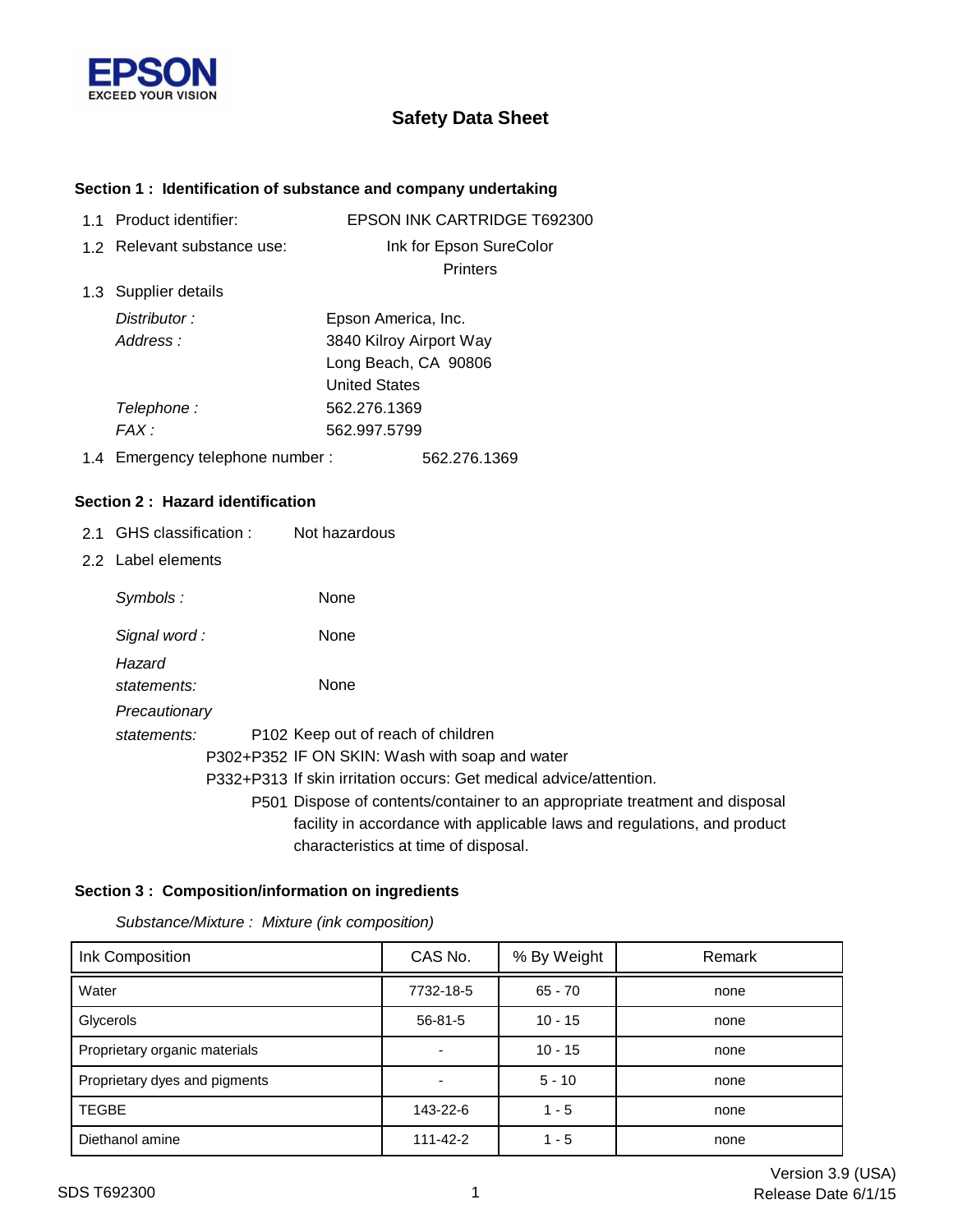

### **Section 4 : First aid measures**

4.1 Description of measures

| Eyes:                                       | Immediately flush with room temperature, low pressure, clean water.<br>Seek medical attention if irritation continues.                                                            |  |
|---------------------------------------------|-----------------------------------------------------------------------------------------------------------------------------------------------------------------------------------|--|
| Skin:                                       | IF ON SKIN: Wash with soap and water. Take off contaminated<br>If skin irritation occurs, get medical advice/attention.                                                           |  |
| Inhalation:                                 | Remove subject to ventilated fresh air. If not breathing, give artificial<br>respiration right away. If breathing is difficult, give oxygen. Seek immediate<br>medical attention. |  |
| Ingestion:                                  | Seek medical advice, and attention if stomach continues to be upset.                                                                                                              |  |
| 4.2 Most important<br>symptoms and effects, | Ink contact with skin may cause irritation, swelling, or redness.                                                                                                                 |  |

both acute and delayed:

4.3 Indication of any immediate medical attention and special treatment needed : Not necessary

#### **Section 5 : Fire-fighting measures**

| 5.1 Extinguishing media               |                                                                       |
|---------------------------------------|-----------------------------------------------------------------------|
| Suitable media :                      | Water spray, dry chemical, carbon dioxide, or alcohol resistant foam. |
| Unsuitable media :                    | None                                                                  |
| 5.2 Special hazards from<br>mixture : | None                                                                  |
| 5.3 Firefighters :                    | Use PPE, avoid a leeward position.                                    |

#### **Section 6 : Accidental release measures**

6.1 Personal precautions, protective equipment, and emergency procedures

*Non-emergency* Eye and skin protection required during clean-up. Use proper ventilation. *personnel :*

*Emergency responders:* None

- 6.2 Environmental precautions : Do not release to sewer, surface, or ground water.
- 6.3 Methods and material for containment and clean-up
	- *Spill containment :* Use sponges to wipe-up ink.
	- Wash hands with soap and water. Spill clean-up : Rinse area with damp cloth. Place waste in closed container for disposal.
	- *Other information :* Do not dispose of waste to sewer.
- 6.4 Reference to other sections : Please refer to Section 13 for disposal.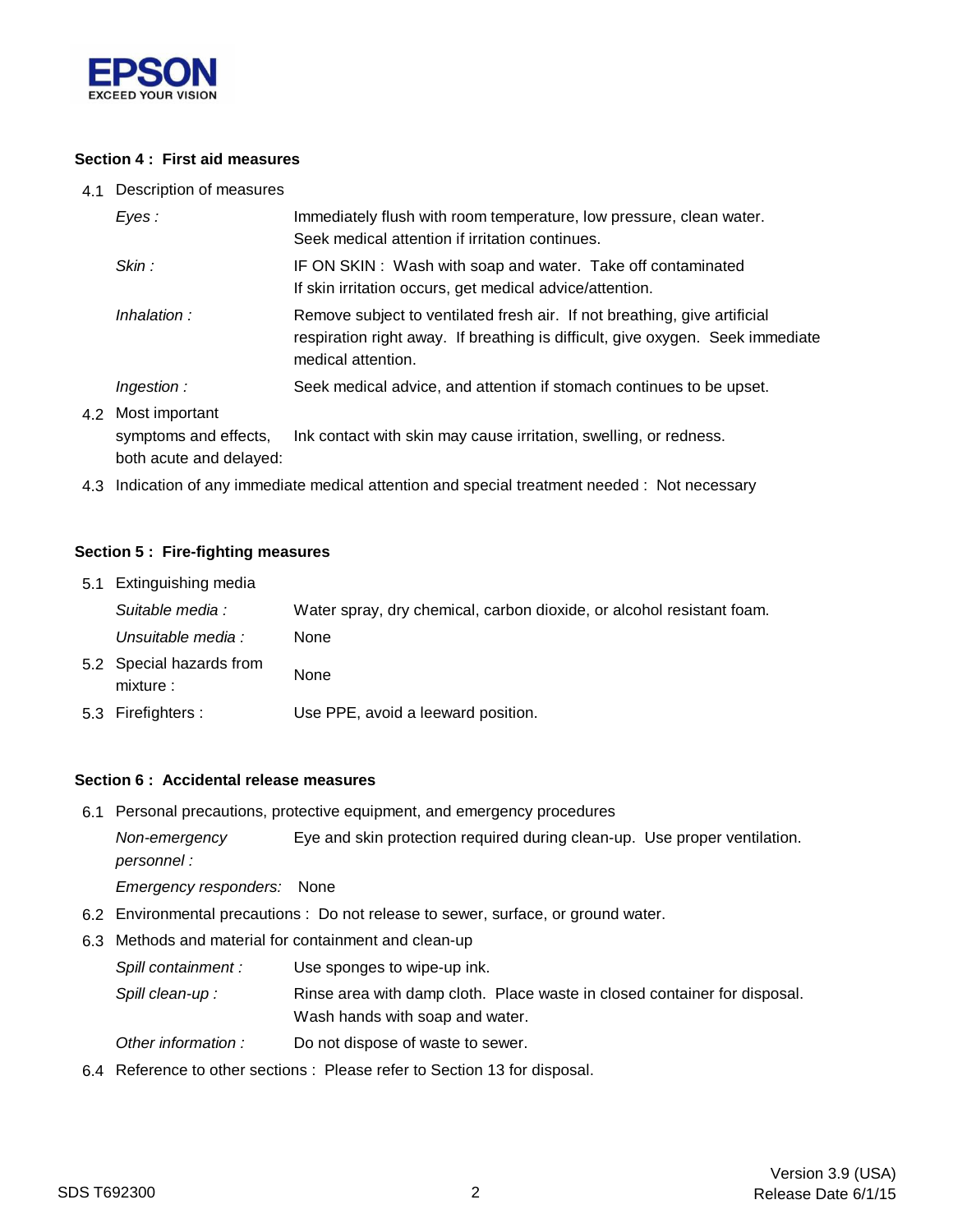

### **Section 7 : Handling and storage**

7.1 Precautions for safe handling

| Recommendations:       | Keep out of reach of children and do not drink ink.<br>Do not dismantle cartridge.                                                                                                                                                          |
|------------------------|---------------------------------------------------------------------------------------------------------------------------------------------------------------------------------------------------------------------------------------------|
| Occupation hygiene:    | Avoid contact with skin, eyes, and clothing.<br>In the case of skin contact, wash with soap and water.                                                                                                                                      |
| 7.2 Safe storage :     | Do not store cartridges in high or freezing temperatures.<br>Keep cartridges out of direct sunlight.<br>Do not store cartridges with oxidizing agents or explosives.<br>Make sure cartridges are dry before insertion into printer housing. |
| 7.3 Specific end uses: | Not specified                                                                                                                                                                                                                               |

### **Section 8 : Exposure controls / personnel protection**

| 8.1 Control parameters : | Glycerols (CAS No. 56-81-5)<br>ACGIH TLV-TWA 8-hour Exposure Limit is 10 mg/m <sup>3</sup> as glycerin mist.                                                                   |  |
|--------------------------|--------------------------------------------------------------------------------------------------------------------------------------------------------------------------------|--|
|                          | OSHA Z-1 PEL is 5 mg/m <sup>3</sup> as glycerin mist, respirable fraction.                                                                                                     |  |
|                          | OSHA Z-1 PEL is 15 mg/m <sup>3</sup> as glycerin mist, total dust.                                                                                                             |  |
| 8.2 Exposure controls    |                                                                                                                                                                                |  |
| Engineering controls :   | Proper ventilation                                                                                                                                                             |  |
| Personal protection:     | Personal protective equipment is not required under suitable use.<br>If there is a possibility of ink exposure, wear protective gloves, clothing, eye,<br>and face protection. |  |
|                          | Respiratory protection is not required under suitable use.                                                                                                                     |  |
|                          | Thermal hazards are not known under suitable use.                                                                                                                              |  |
| Environmental exposure   |                                                                                                                                                                                |  |
| controls:                | Not established                                                                                                                                                                |  |

# **Section 9 : Physical and chemical properties**

9.1 Physical and chemical properties

| Appearance:              | Magenta liquid                              |
|--------------------------|---------------------------------------------|
| Odor :                   | None                                        |
| Odor threshold:          | No data available                           |
| pH :                     | $9.0 - 10.0$                                |
| Melting point:           | Less than $0^{\circ}$ C                     |
| Freezing point:          | Less than $0^{\circ}$ C                     |
| Initial boiling point:   | Greater than 100°C                          |
| Boiling range:           | Greater than 100°C                          |
| Flash point :            | Greater than 100°C (closed cup, ASTM D3278) |
| Evaporation rate:        | No data available                           |
| Flammability(solid/gas): | Not applicable (liquid)                     |
| Upper/lower              |                                             |
| flammability:            | No data available                           |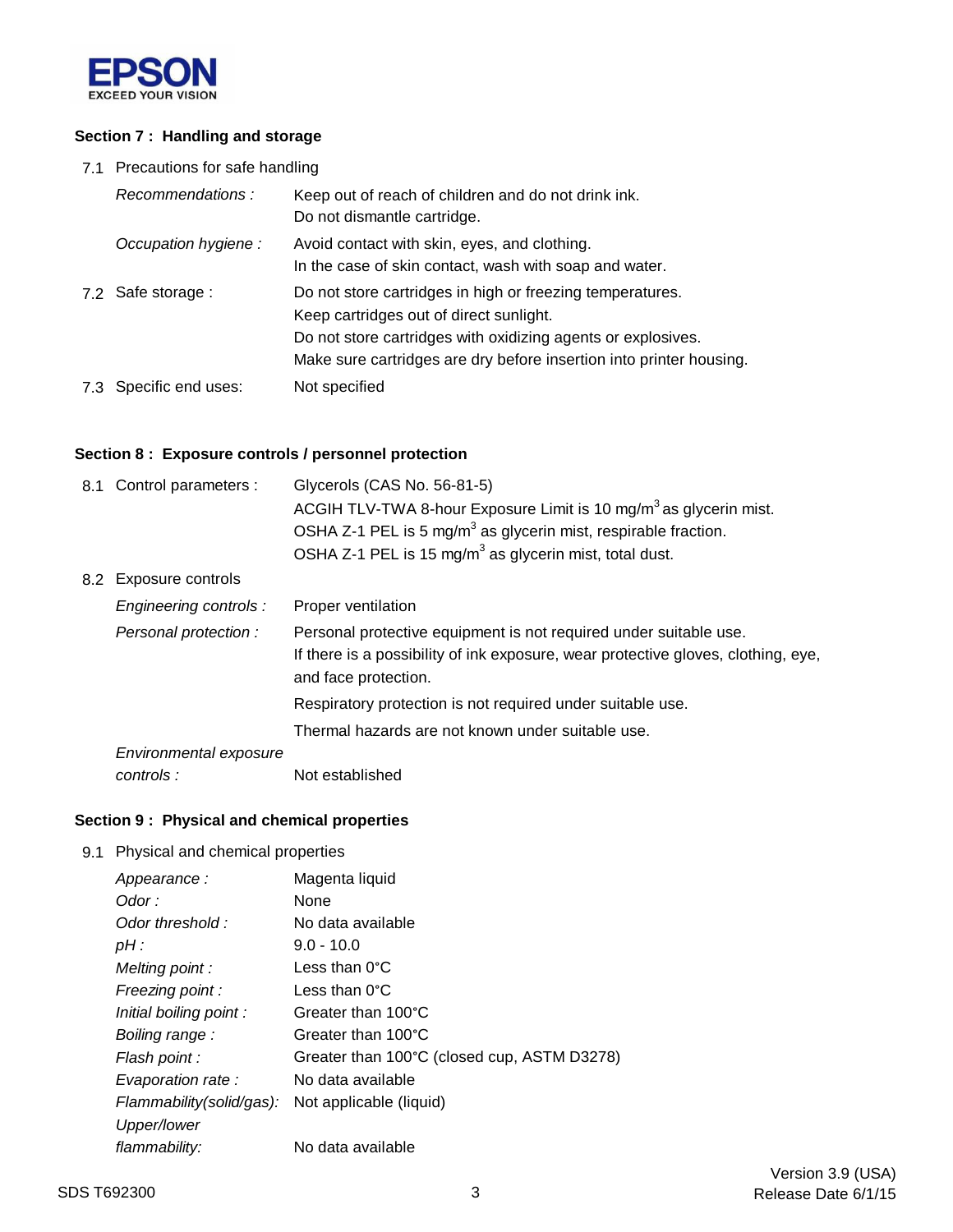

| Upper/lower            |                                     |
|------------------------|-------------------------------------|
| explosive limits :     | No data available                   |
| Vapor pressure :       | No data available                   |
| Vapor density:         | Greater than 1 (air = 1)            |
| Relative density:      | 1.06 at 20 $^{\circ}$ C             |
| Solubility(ies):       | Soluble in water                    |
| Partition coefficient: | N-octanol/water, no data available  |
| Auto ignition temp:    | No data available                   |
| Decomposition temp:    | No data available                   |
| Viscosity:             | Less than 5 mPa-s at $20^{\circ}$ C |
| Explosive properties : | None                                |
| Oxidizing properties : | None                                |

# **Section 10 : Stability and reactivity**

| 10.2 Chemical stability:<br>10.3 Hazard reactions :<br>None<br>High and freezing temperatures<br>10.4 Conditions to avoid :<br>10.5 Incompatible materials : Oxidizers and explosives<br>10.6 Hazard decomposition : No data available | 10.1 Reactivity: | Stable under normal temperature and pressure |
|----------------------------------------------------------------------------------------------------------------------------------------------------------------------------------------------------------------------------------------|------------------|----------------------------------------------|
|                                                                                                                                                                                                                                        |                  | Stable under normal temperature and pressure |
|                                                                                                                                                                                                                                        |                  |                                              |
|                                                                                                                                                                                                                                        |                  |                                              |
|                                                                                                                                                                                                                                        |                  |                                              |
|                                                                                                                                                                                                                                        |                  |                                              |

# **Section 11 : Toxicological information**

11.1 Toxicological effects

| Acute toxicity Oral LD $_{50}$ :   | $>2500$ mg/kg (rats)  |
|------------------------------------|-----------------------|
| Acute toxicity Dermal LD $_{50}$ : | $>$ 2000 mg/kg (rats) |
| Irritation Eye :                   | No data available     |
| Irritation Skin :                  | No data available     |
| Corrosivity:                       | No data available     |
| Sensitization:                     | No data available     |
| Carcinogenicity:                   | No data available     |
| Mutagenicity:                      | No data available     |
| Reproduction toxicity:             | No data available     |
|                                    |                       |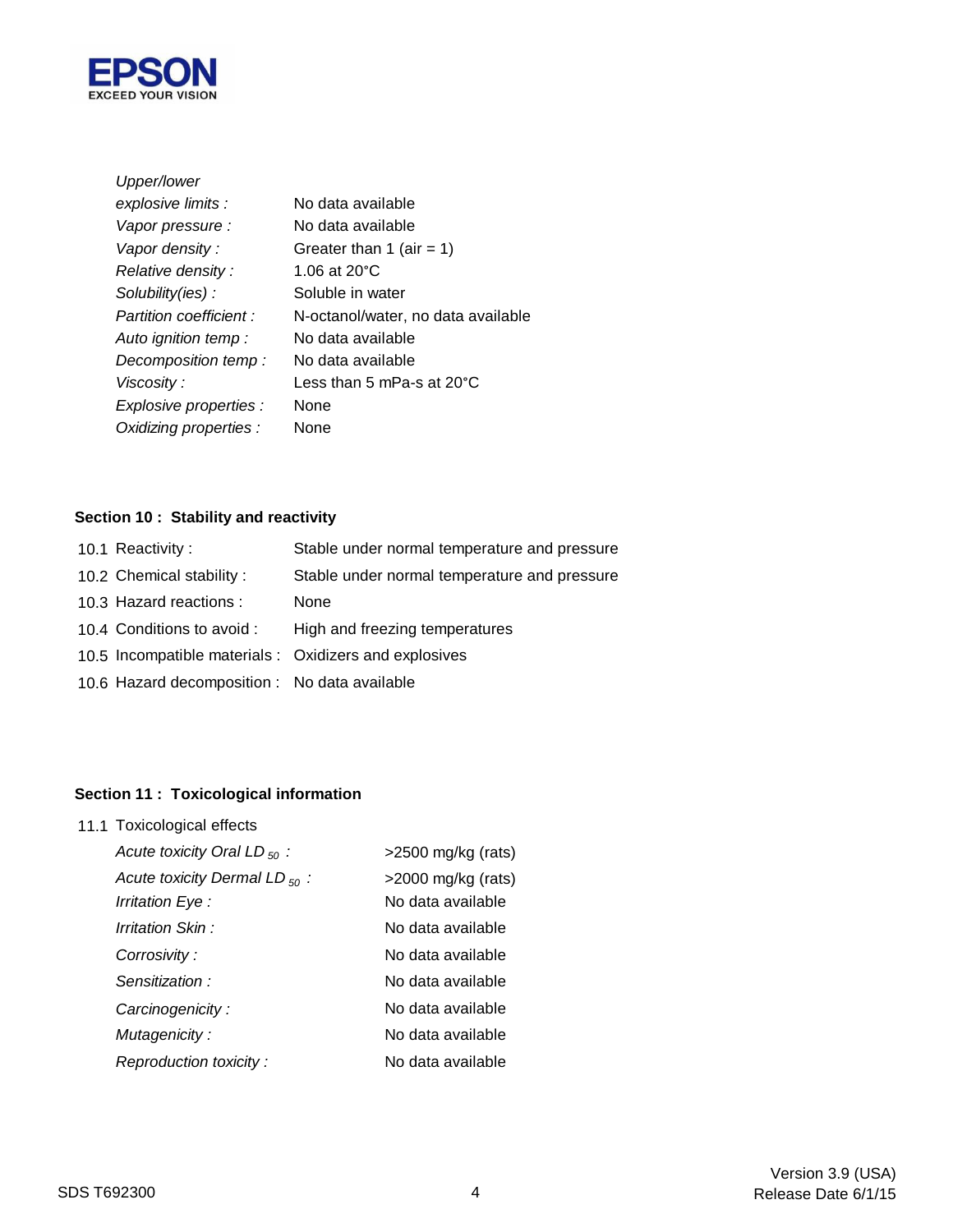

# **Section 12 : Ecological information**

| 12.1 Toxicity:                      | No data available |
|-------------------------------------|-------------------|
| 12.2 Persistence and degradability: | No data available |
| 12.3 Bio accumulative potential :   | No data available |
| 12.4 Mobility in soil:              | No data available |
| 12.5 PBT and vPvB assessment :      | No data available |
| 12.6 Other adverse effects :        | No data available |

#### **Section 13 : Disposal considerations**

| 13.1 Waste treatment | Disposal should be in accordance with federal, state, and local |
|----------------------|-----------------------------------------------------------------|
| methods:             | requirements.                                                   |

## **Section 14 : Transportation information**

| 14.1 UN number:                                                              | Not applicable |  |
|------------------------------------------------------------------------------|----------------|--|
| 14.2 Proper shipping name: Not applicable                                    |                |  |
| 14.3 Transport hazard class: Not applicable                                  |                |  |
| 14.4 Packing group:                                                          | Not applicable |  |
| 14.5 Environmental hazards : Not applicable                                  |                |  |
| 14.6 Special precautions : Not applicable                                    |                |  |
| 14.7 Bulk transport Annex II of MARPOL 73/78 and IBC Code:<br>Not applicable |                |  |

# **Section 15 : Regulation information** (safety, health, and environmental)

| 15.1 U.S. Information            |                                                                 |
|----------------------------------|-----------------------------------------------------------------|
| OSHA Inhalation Hazard :         | Not Regulated (29 CFR 1910.1000(d)(1)(i))                       |
| TSCA Sec. 4(a) FinalTest Rules : | Not Regulated                                                   |
| TSCA Sec. 5 SNUR :               | Not Regulated                                                   |
| TSCA Sec.8(a) PAIR :             | Not Regulated                                                   |
| TSCA Sec. 12(b) 1-time Export :  | Not Regulated                                                   |
| Clean Air Act Sec. 112 HAP :     | TEGBE (CAS# 143-22-6)                                           |
| EPCRA Sec. 313 (SARATitle III) : | Not Regulated                                                   |
| <b>NFPA Hazard Rating:</b>       | Health(1), Flammability(1), Instability/Reactivity(0), Other(0) |
| HMIS Hazard Rating:              | Health(1), Flammability(1), Instability/Reactivity(0), PPE (D)  |
| California Proposition 65:       | Diethanol amine (CAS# 111-42-2)                                 |
|                                  |                                                                 |

|                           | 15.2 Canada Information: |                                                          |                                       |
|---------------------------|--------------------------|----------------------------------------------------------|---------------------------------------|
| WHMIS Controlled Product: |                          |                                                          | Not applicable (manufactured article) |
|                           | 15.3 Chemical safety     |                                                          |                                       |
|                           | assessment :             | Chemical safety assessment on ink has not been conducted |                                       |